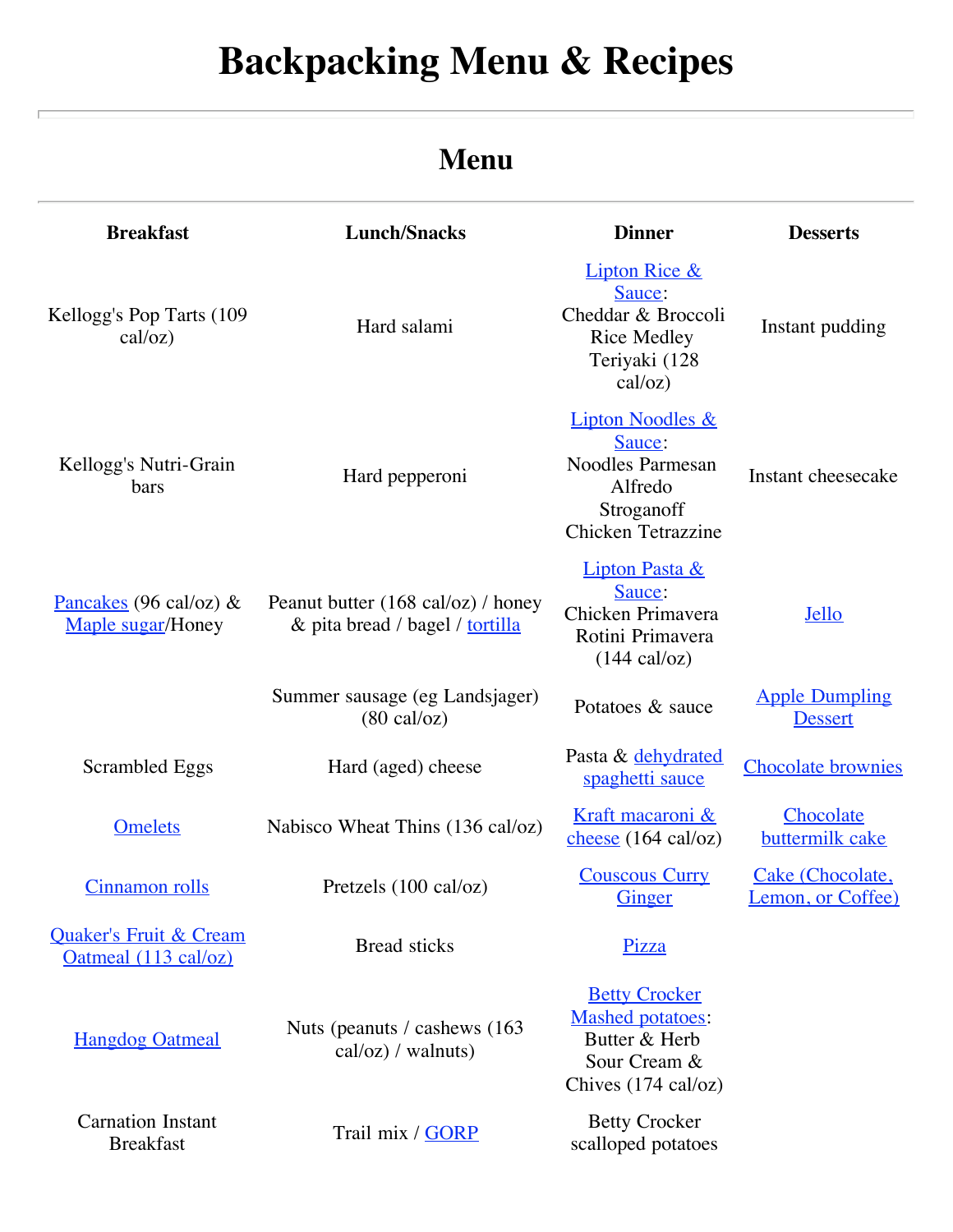| <b>Bagels</b>                                                                                                | Hard candy / Candy bars (Snickers<br>$(135 \text{ cal}/\text{o}z))$                                                                                 | <b>Hamburger Helper:</b><br>Teriyaki Rice<br>Lasagne<br>Pizza Pasta<br>Italian Herb   |
|--------------------------------------------------------------------------------------------------------------|-----------------------------------------------------------------------------------------------------------------------------------------------------|---------------------------------------------------------------------------------------|
| Quaker Chewy Granola<br>Bars $(114 \text{ cal}/oz)$                                                          | <b>Beef</b> jerky                                                                                                                                   | Cornbread                                                                             |
|                                                                                                              | <b>Dehydrated Bananas</b>                                                                                                                           | Soup mixes                                                                            |
|                                                                                                              | Dehydrated applesauce                                                                                                                               | <b>Shell Noodle</b><br><b>Surprise</b>                                                |
|                                                                                                              | Dried fruit                                                                                                                                         | Chicken &<br><b>Dumplings</b>                                                         |
|                                                                                                              | Animal crackers (128 cal/oz)                                                                                                                        | <b>Fred's Potato Soup</b>                                                             |
|                                                                                                              | Cheez-Its $(151 \text{ cal}/oz)$                                                                                                                    | <b>Jerky Stew with</b><br>Dumplings                                                   |
| Ingredients                                                                                                  |                                                                                                                                                     |                                                                                       |
| $\bullet$ Salt<br>Red (cayenne) pepper<br>Black pepper<br><b>Basil</b><br>$\bullet$<br>Cinnamon<br>$\bullet$ | Sugar, white<br>Sugar, brown<br><b>Active Dry Yeast</b><br>$\bullet$<br><b>Clarified butter</b><br>$\bullet$<br>Olive oil<br>$\bullet$<br>$\bullet$ | $\bullet$ Honey<br>Peanut butter<br>• Cocoa powder<br>Milk, powdered<br>Crystal Light |

- Garlic powder
- Parmesan cheese
- Flour • Bisquick mix
- Crystal Light
- Gatorade
- $-$ --

## **Recipes**

## **Clarified Butter**

Butter

Cut it into pieces and place it in a saucepan over moderate heat. When the butter has melted, skim off the foam and strain the clear yellow liquid into a bowl, leaving the milky residue in the bottom of the pan.

from Mastering the Art of French Cooking by Julia Child; Pg. 15

## **Powdered Milk Proportions**

| <b>Powdered Milk</b> | Water                       | To make           |
|----------------------|-----------------------------|-------------------|
| $1/8$ cup            | less than $\frac{1}{2}$ cup | $\frac{1}{2}$ cup |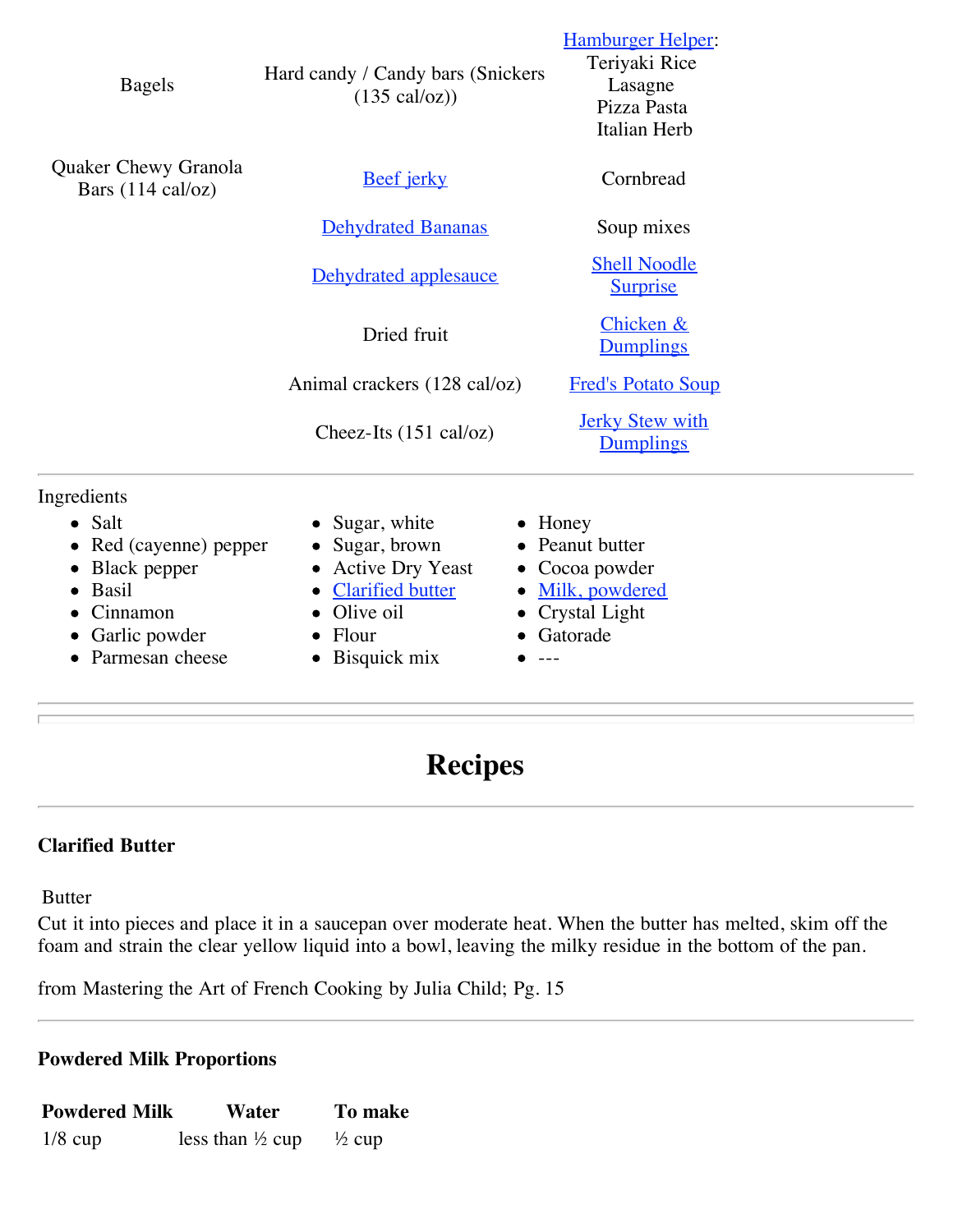|                   | less than $\frac{1}{4}$ cup greater than $\frac{1}{2}$ cup 2/3 cup |        |
|-------------------|--------------------------------------------------------------------|--------|
| $\frac{1}{4}$ cup | less than 1 cup                                                    | 1 cup  |
| $\frac{1}{2}$ cup | less than 2 cups                                                   | 2 cups |
| 1 cup             | $3\frac{3}{4}$ cups                                                | 4 cups |

## **White Sauce Mix**

1 ½ Tbsp Butter 1 ½ Tbsp Flour 2 Tbsp Powdered milk Pinch Salt

1 cup Water

Add the powdered milk to the water. Melt the butter, add the flour and cook slowly for 1 or 2 minutes. Add the milk, stir until thick, for 4 or 5 minutes.

from the Hungry Hiker's Book of Good Cooking; Pg. 60

## **Hot Chocolate Mix**

Makes about 10 cups hot chocolate 2 cups Powdered Milk ½ cup Unsweetened Cocoa 1 cup Sugar ¼ tsp Salt ½ tsp Instant coffee (optional) Mix the ingredients together. Use  $\frac{1}{4}$  cup per cup of boiling water.

from the Hungry Hiker's Book of Good Cooking; Pg. 67

## **Pancakes**

Makes 7-8 pancakes 1 cup Mrs. Butterworth's Complete Pancake & Waffle mix ¾ cup Water or 1 cup Bisquick mix ½ cup Milk 2 Tbsp [Powdered Eggs](http://www.ziplink.net/~24601/recipes/dehydtr.htm#EGGS)

Mix the ingredients together until blended. Pour ¼ cup of the batter onto the hot griddle. Cook until the edges are dry. Turn and cook until golden.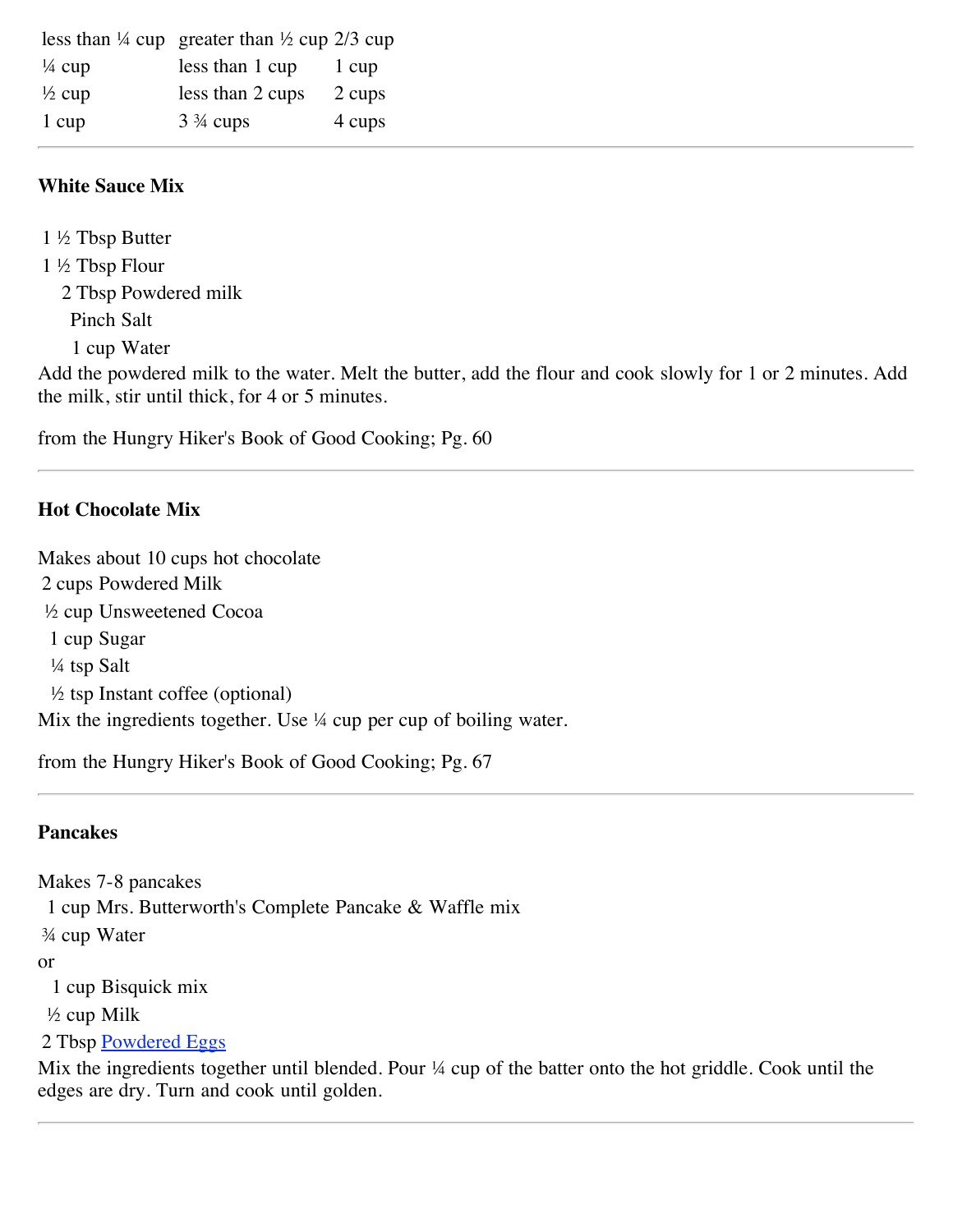#### **Tasty Omelets**

#### [Powdered eggs](http://www.ziplink.net/~24601/recipes/dehydrtr.htm#EGGS)

Dehydrated tomatoes Dehydrated green peppers Onion flakes

Use differing quantities of tomato, peppers, and onion to taste. The trick is to pre-mix everything at home, after experiment with spice quantities, so that all you have to do is pour your powdered concoction into a pan of hot water to get a morning or lunch omelet that doesn't have the traditional "powdered egg blahs."

#### **Cinnamon Rolls**

Prepare a basic **[Pizza Crust](http://www.ziplink.net/~24601/recipes/bprecipe.htm#PIZZA)**. Separately prepare streusel filing: 2 Tbsp Flour ½ cup Sugar (white or brown) ¼ cup Chopped Walnuts 2 tsp Cinnamon 2 Tbsp Butter or Oil

Stretch dough into a long rectangle. Cover with streusel mix. Roll up and slice into 4 - 6 rolls. Arrange in pan and bake approximately 25 minutes.

from the Traveling Light Backcountry Baking guide; Pg. 9

#### **Tortillas**

1 cup Biscuit mix 1/3 cup Water

Add the water to the biscuit mix and knead until smooth. Tear off a piece and flatten, then pan fry both sides in a little oil with the cover on.

from Backpacker Magazine; September 1996; Pg. 43

#### **Quaker's Fruit & Cream Oatmeal**

¾ cups Water 2 pkgs Quaker Instant Oatmeal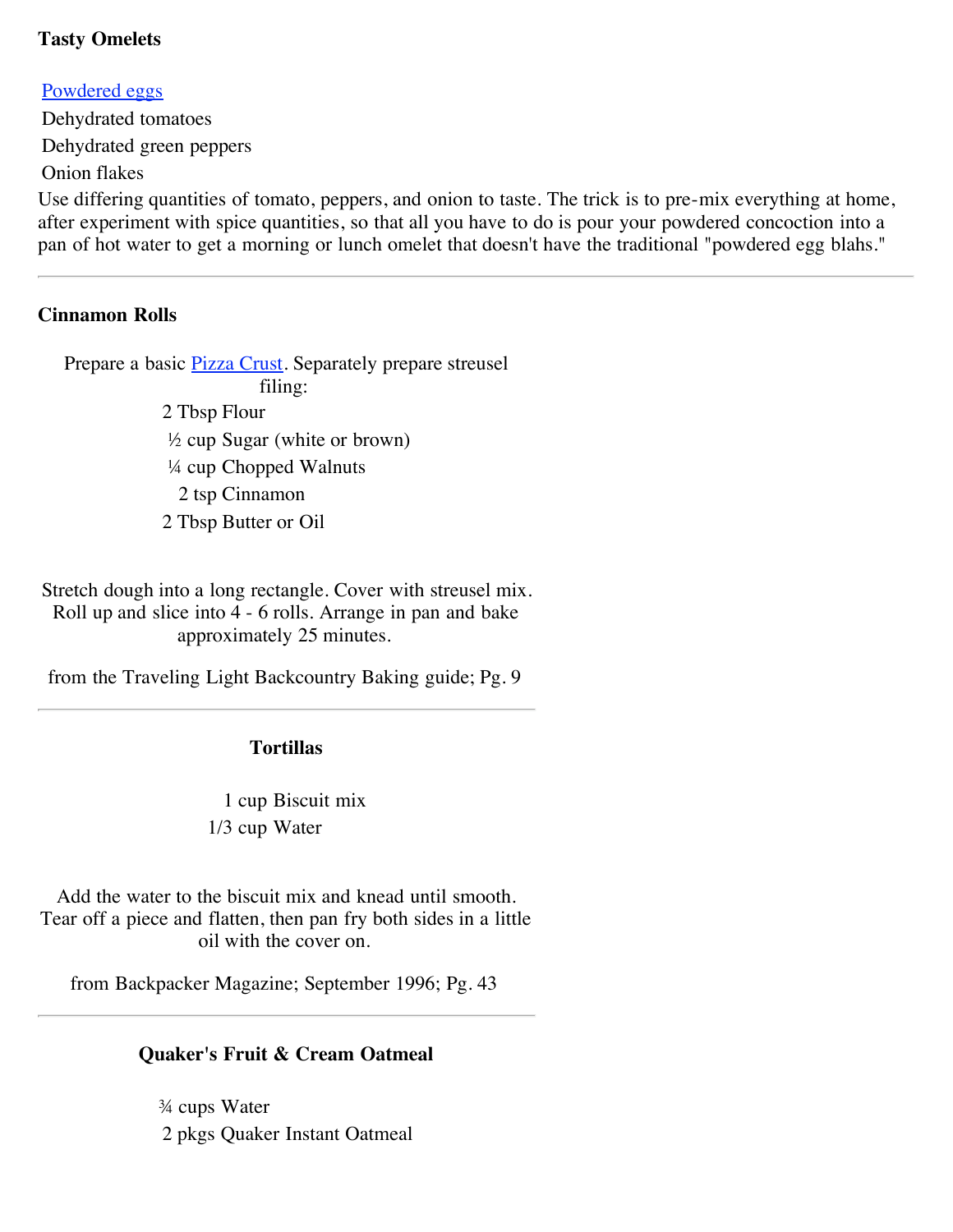Empty 2 packets into bowl. Add ¾ cups boiling water and stir.

## **Hangdog Oatmeal**

2 ½ cups Oatmeal 2 Tbsp Brown Sugar ½ cup Dried Bananas, powdered ¾ cup Chocolate chips

#### **At home**:

Mix ingredients in zip-lock bag and tape it shut.

#### **On the trail**:

Boil 4 cups of water, add contents of bag, stir, reboil, remove from stove and set aside until cool enough to eat.

from Backpacker Magazine; April 1996; Pg 45

#### **GORP**

Here are a few good ones. Quantities listed are approximate, as I usually carry the bags of stuff seperate and mix as I go. That way, I can vary the mix a little to stave off boredom.

Also, these qty's are for about 7-10 day's worth.

#### **Cashews 'n' Cherries**:

This one is simple, but tangy! Cures thirst, but can cause heartburn. Tastes GREAT!!!

2 lb bag Granola

 $\bullet$ 

1 lb bag Cashews

1/2 lb **[Dried Cherries](http://www.ziplink.net/~24601/recipes/dehydrtr.htm#CHERRIES)** (for less tang, use dried bag blueberries!)

1 lb bag Chocolate chips

#### **Fruit Mix**:

This one is mostly fruit, some granola, add nuts as desired.

2 lb<br>bag Granola

1/2 lb Mixed dried Fruit bits (raisins, apples, bag apricots, dates - SunMaid)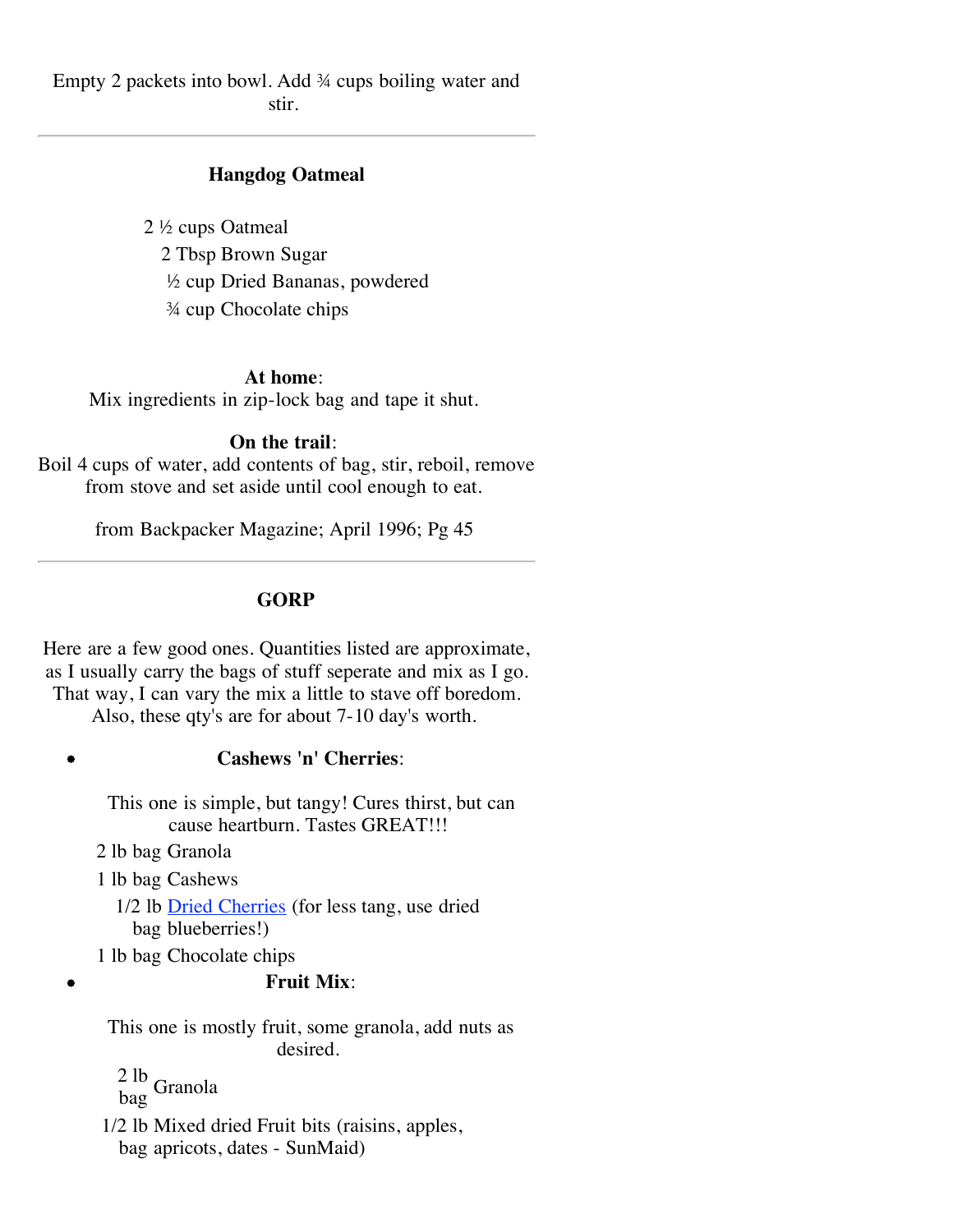$1/4$  lb bag [Dried Bananas](http://www.ziplink.net/~24601/recipes/dehydrtr.htm#BANANAS) 1/4 lb bag Dried Papaya 1 lb bag Cashews/almonds/peanuts/whatever (optional)

## **Nestle's 'n' Reese's Mix**:

This one has a LOT of sugar, mostly chocolate and peanut butter. It doesn't go too well with fruit, as it is my experience that mixing a lot of chocolate with any kind of highly acidic foods is dangerous to the bowels.

This stuff is great energy food, though. 2 lb bag Granola

1 lb  $\frac{1}{\log}$  Chocolate chips 1 lb bag Peanut butter chips 1 lb <sup>1 10</sup> Cashews/macadamias/almonds/walnuts/whatever

 $\bullet$ 

 $\bullet$ 

## **GORPISH**:

This one isn't illegal (yet). If you like chocolate, this is THE mix!

 $\frac{2 \text{ lb}}{\text{bag}}$  Granola  $\frac{1 \text{ lb}}{\text{bag}}$  Chocolate chips 1 lb bag Butterscotch chips 1 lb M & Ms (plain/peanut/almond, your choice bag here) 1/2lb Andes Mints/Butterscotch (again, your choice, pkg maybe both!) 1 lb <sup>1 10</sup> Cashews/macadamias/almonds/walnuts/whatever

## **Lipton Rice & Sauce**

2 cups Water 1 Tbsp Butter 1 pkg Lipton rice dinner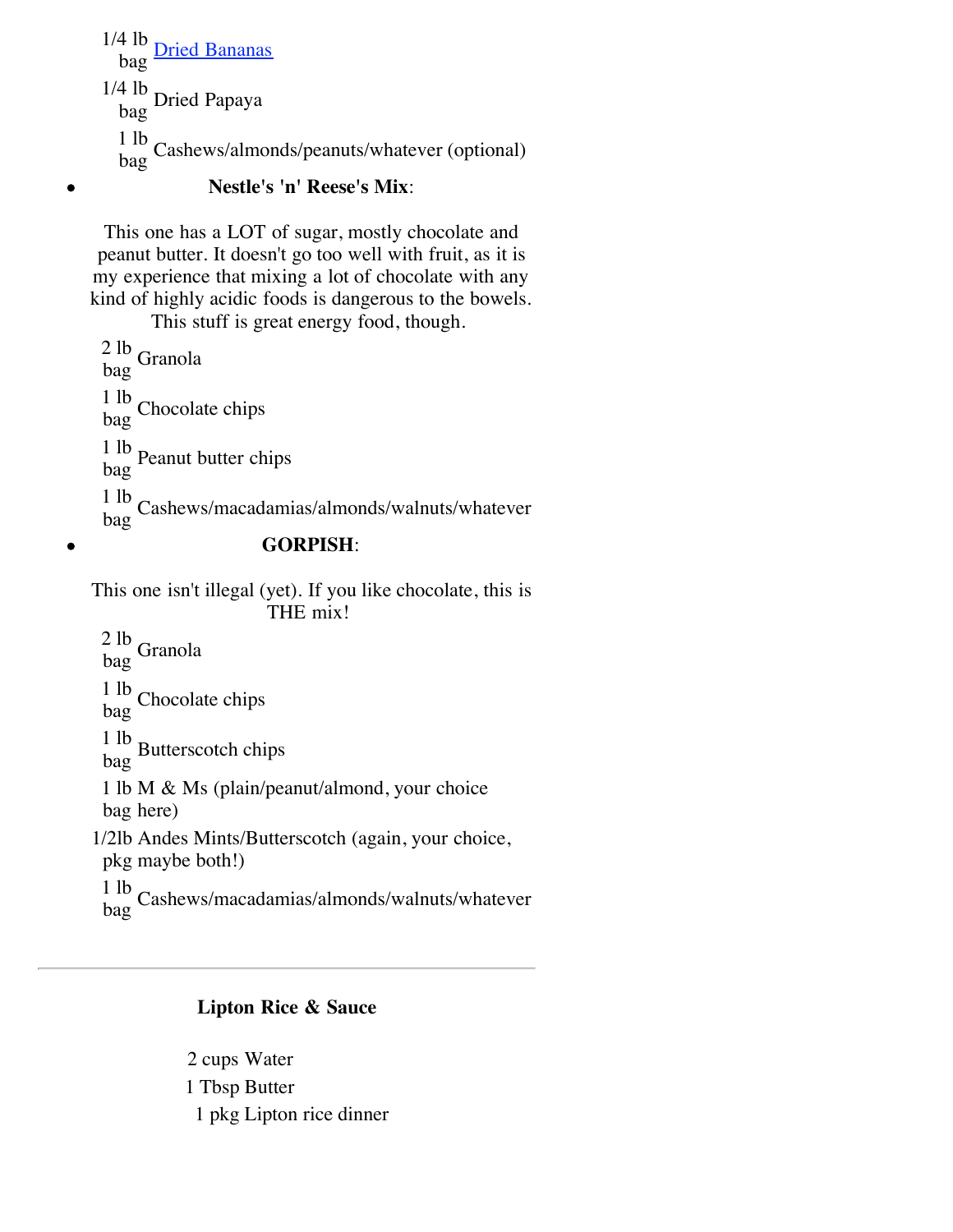Bring 2 cups water, 1 Tbsp butter and contents of package to a boil. Reduce heat and simmer uncovered, stirring occasionally, 10 minutes or until rice is tender. Sauce will thicken upon standing, about 2 to 3 minutes.

#### **Lipton Noodles & Sauce**

2 cups Water 1 Tbsp Butter 1/8 cup Powdered milk 1 pkg Lipton noodle dinner

Heat the 2 cups water and 1 Tbsp butter in a saucepan. Add the milk carefully so it doesn't burn. Bring to a boil. Stir in contents of package. Continue boiling over medium heat, stirring occasionally, 8 minutes or until noodles are tender. Sauce will thicken upon standing, about 2 to 3 minutes. Serve, if desired, with grated Parmesan cheese.

#### **Lipton Pasta & Sauce**

2 1/3 cups Water 1/8 cup Powdered milk 1 Tbsp Butter 1 pkg Lipton pasta dinner

Bring 2 1/3 cups water, 1/8 cup powdered milk, and 1 Tbsp butter to a boil. Stir in contents of package. Continue boiling over medium heat, stirring occasionally, 12 minutes or until pasta is tender. Sauce will thicken upon standing, about 2 to 3 minutes.

#### **Hamburger Helper**

1 lb Ground beef, lean 1 pkg Hamburger Helper

**At home**: [Dehydrate the ground beef](http://www.ziplink.net/~24601/recipes/dehydrtr.htm#HAMBURG) and put into a zip-lock bag.

**On the trail**: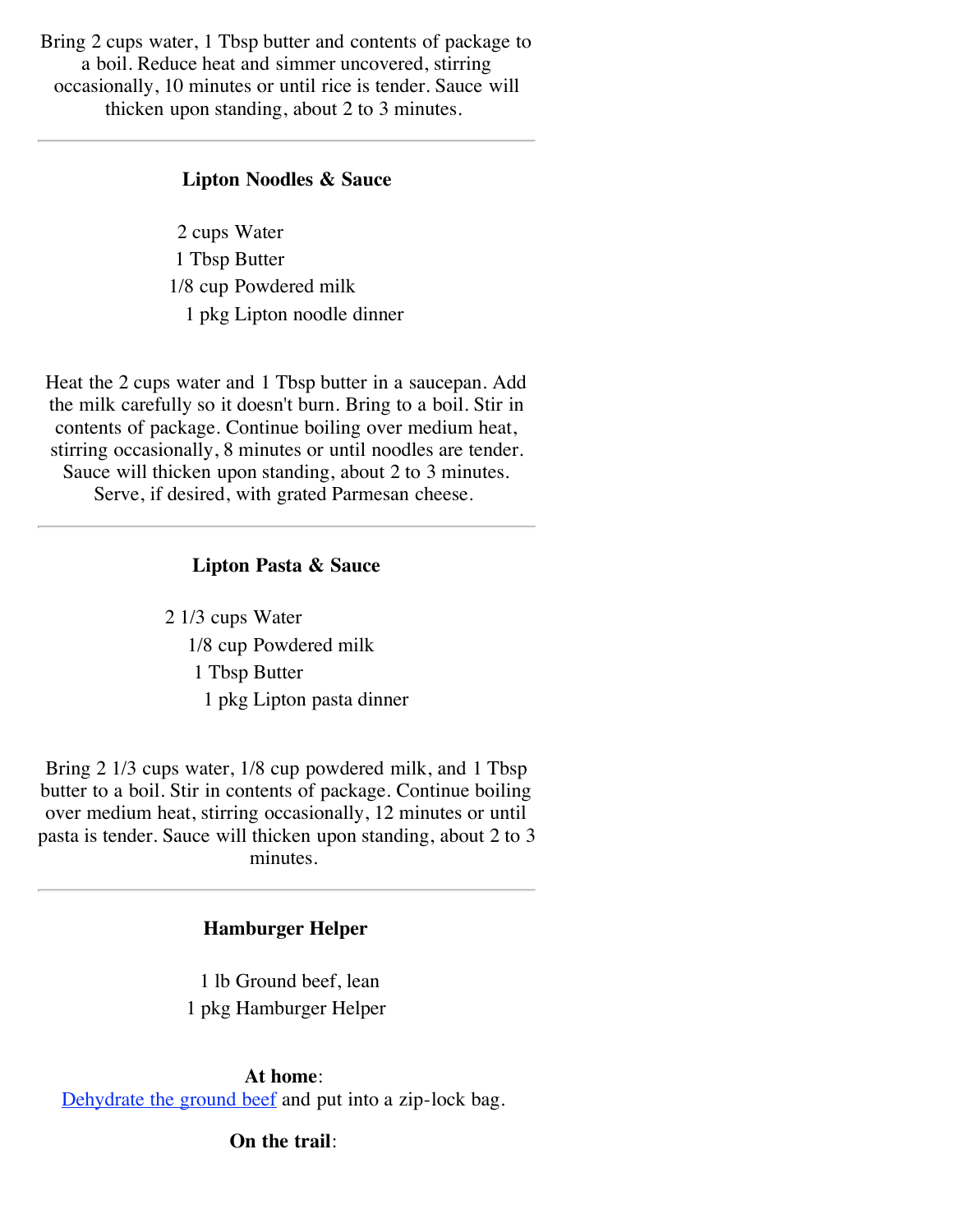$\frac{1}{2}$  hour before dinner, put the dehydrated hamburger in a large-mouth 1 quart water bottle and cover with water to rehydrate.

Bring the water and hamburger from the water bottle, the rice, and sauce mix to a boil, stirring occasionally. Reduce heat; cover and simmer 25 to 30 minutes, stirring frequently.

Uncover and cook until desire consistency.

#### **Betty Crocker Mashed Potatoes**

2 cups Water 1/8 cup Powdered milk 2 Tbsp Butter 1 pkg Betty Crocker Mashed Potatoes mix

Heat water, milk and butter to boiling in a 2-quart saucepan; remove from heat.

Stir in 1 packet Potatoes and 1 packet Seasoning Mix just until moistened. Let stand about 1 minute or until liquid is absorbed.

Whip with fork until smooth. For stiffer potatoes, let stand 3 to 5 minutes.

### **Pizza**

**Basic Crust**: 2/3 cup Warm Water 1 tsp Sugar 2 cups Flour (approx.) 1 pkg Active dry Yeast 2 Tbsp Oil ½ tsp Salt

Blend ingredients, then mix in warm, not hot, water. Once blended, knead about 5 minutes (if the dough is sticky add more flour), then stretch into the pan. Rise 5 - 15 minutes.

#### **Sauce**:

A little sauce goes a long way. 3 - 4 Tbsp is enough for a 10" pizza. Canned, bottled or packaged work fine. For a light weight, non-refrigerated sauce, mix tomato paste (little tubes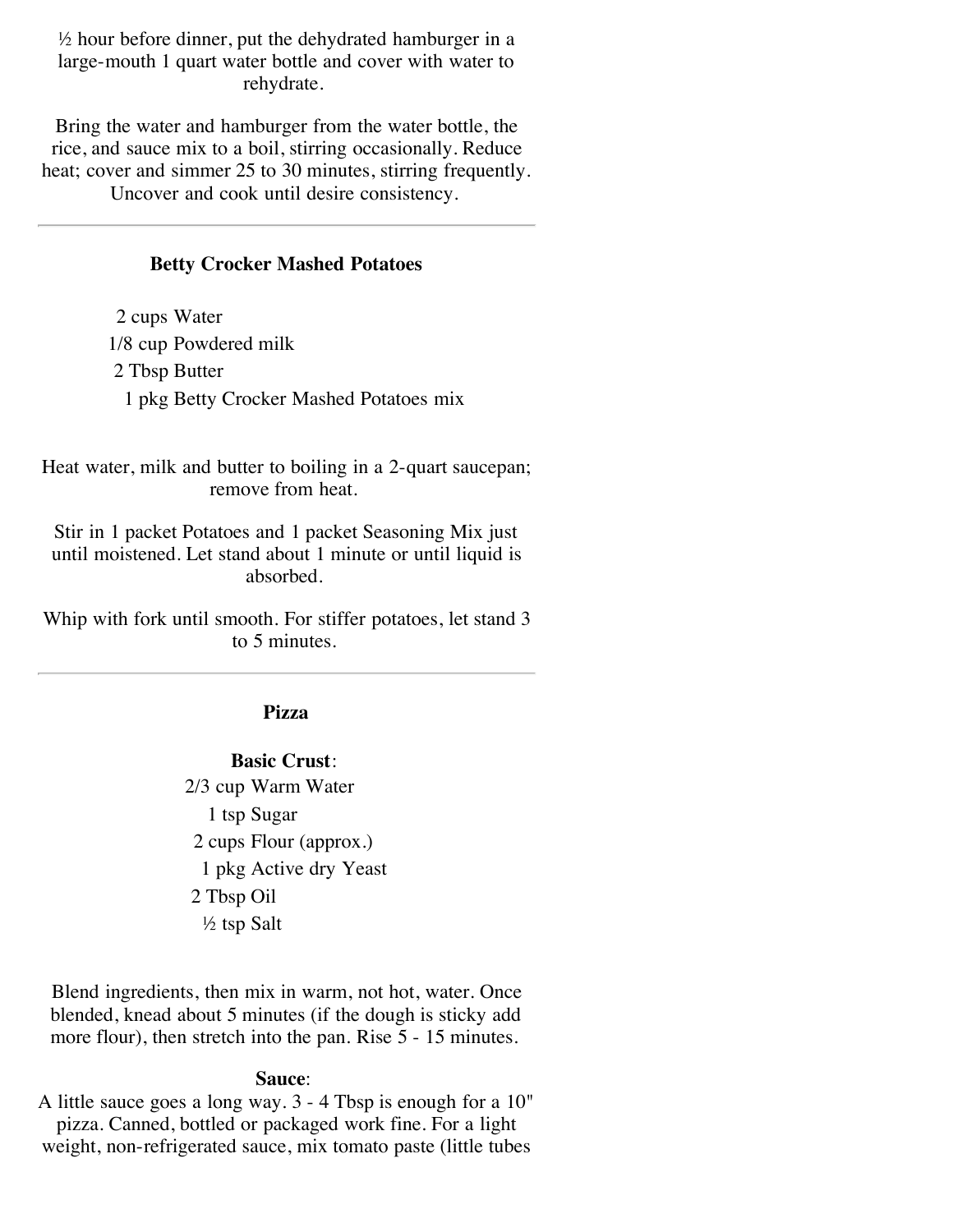from delis are convenient) with a little water, olive oil, minced garlic and Italian spices. Or try a mustard sauce - 1 Tbsp mustard & 2 Tbsp olive oil; whisk together and spread on dough.

#### **Toppings**:

Parmesan, Romano and mozzarella are traditional, but just about anything goes. Most cheeses keep well in their sealed wrappers for a few days if its not too warm. Dry cheeses keep longer. Some good backcountry toppings include sun dried tomatoes (soften in warm water while you make the crust), dry Italian olives, pepperoncini peppers, pepperoni, dry salami, anchovies, etc. Resist the temptation to overload

your pizza - it won't bake as well. Bake about 20 - 25 minutes. The crust should be golden brown on bottom and sauce bubbly.

#### **Focaccia**:

This delicious Italian pan bread is made just like pizza. Instead of sauce and toppings, drizzle top with olive oil, minced garlic, and Italian spices. Great with soup! Follow recipe for pizza crust.

from the Traveling Light Backcountry Baking guide; Pg. 7

#### **Kraft Macaroni & Cheese**

8 cups Water 1 pkg Macaroni  $\frac{1}{2}$  cup Butter 1/8 cup Powdered milk 1 pkg Cheese Sauce Mix

Boil 8 cups water and add the macaroni. Boil 7 to 10 minutes stirring occasionally. Drain. Add the butter, milk, and cheese sauce mix. Mix well.

#### **Couscous Curry Ginger**

3 cups Couscous 3 Tbsp Powdered Shortening 1 tsp Ground Ginger 2 tsp Curry powder ¾ cup Cashews 1 ½ cup Dehydrated Vegatables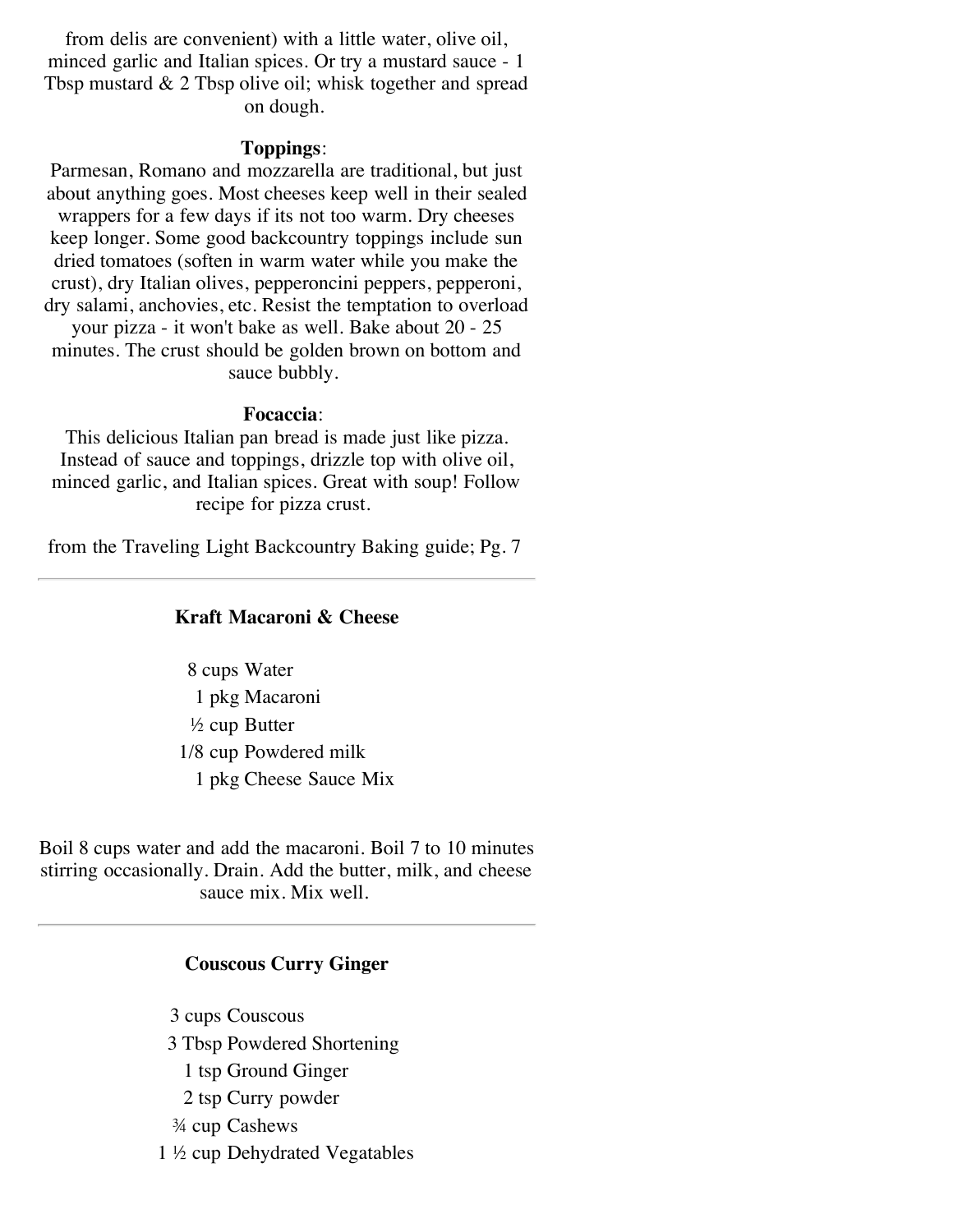## **At home**:

Mix ingredients (except vegetables) in a zip-lock bag. Bag the vegetables separately. Tapes the bags shut.

## **On the trail**:

In the morning, place the vegetables in a large-mouth 1 quart water bottle and cover with water to rehydrate.

## **At mealtime**:

Bring 4 cups of water to a boil, add all ingredients, including the rehydrated vegetables with the water. Boil under tender (5 - 10 minutes).

from Backpacker Magazine; April 1996; Pg 45

## **Shell Noodle Surprise**

3 cups Small Pasta shells

2 cups Dried Tomatoes (cut in half)

2 Tbsp Powdered Shortening

3 tsp Dried Basil

1 tsp Garlic powder

1 pkg Mrs. Grass Onion Soup mix

1 pkg Uncle Ben's Cream of Mushroom Soup mix

## **At home**:

Mix ingredients in zip-lock bag and tape it shut.

## **On the trail**:

Boil 6 cups of water, add ingredients and simmer for 10 minutes stirring occasionally. Remove from stove, cover and wait 5 minutes.

from Backpacker Magazine; April 1996; Pg 45

## **Chicken & Dumplings**

2 envelopes Lipton's Cream of Chicken Cup-o-soup

1 can Swanson's Chunk Chicken Meat

½ pkg Mixed freeze-dried vegetables

1 cup Bisquick in a zip-lock bag

2 - 3 cups Water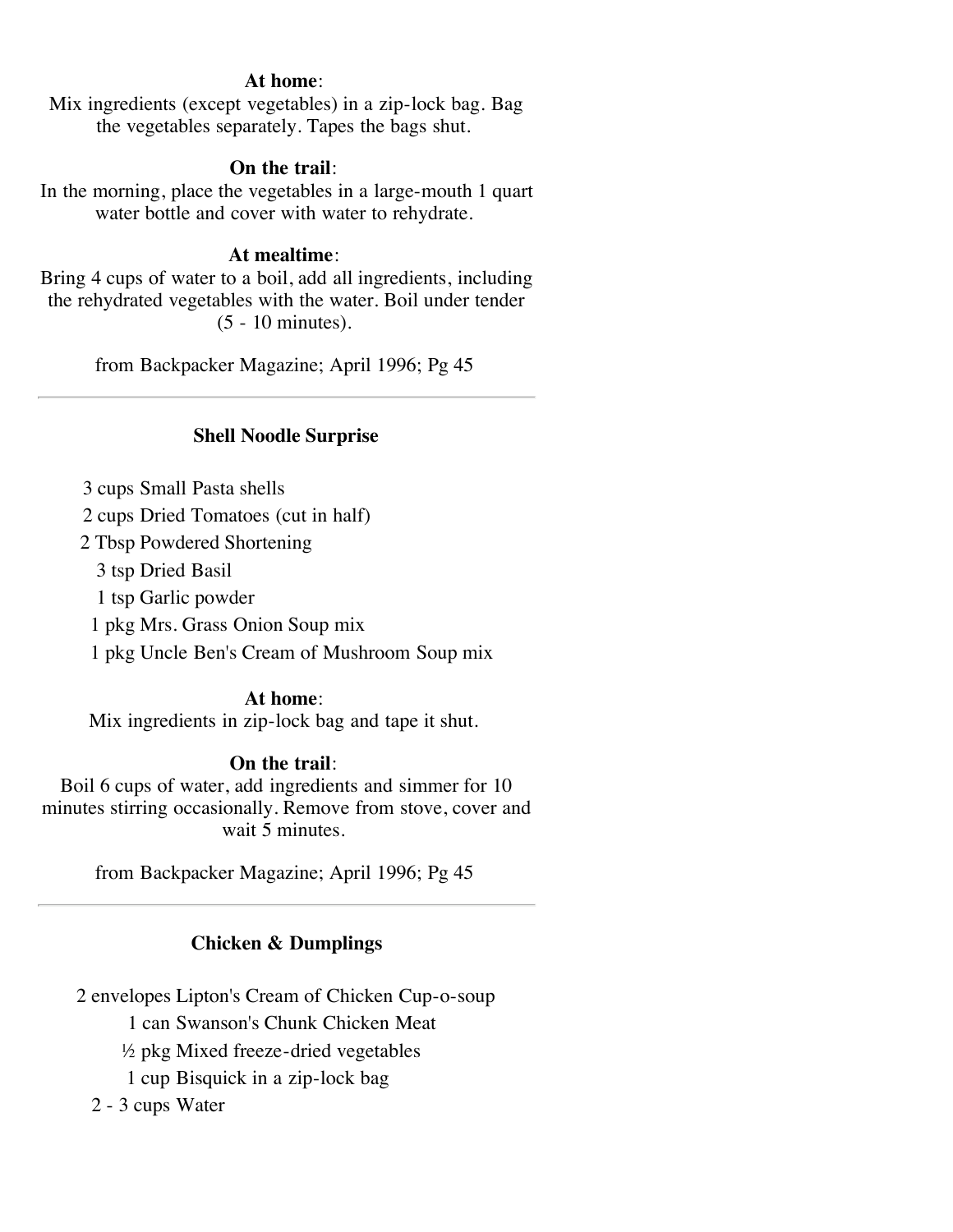Mix the soup, chicken meat and vegetables in a relatively deep pot with 2 to 3 cups water. Place on camp stove. Heat to simmering, stirring occasionally. While soup stuff is heating, add water (see Bisquick box instructions for qty.) to Bisquick and knead in the zip-lock bag. When soup stuff is hot, tear off a corner of the bag and squeeze out plops of Bisquick into the pot. Cover and cook for about 10 mintues on low heat.

#### **Fred's Potato Soup**

1 cup Potato Buds ½ cup Powdered Milk 2 envelopes (about 1 Tbsp) Instant beef bouillon 1 Tbsp Dried parsley Pinch Thyme 4 cups Water

Boil 4 cups of water. Add the ingredients, bring to the boil and simmer for a moment.

from the Hungry Hiker's Book of Good Cooking; Pg. 163

#### **Jerky Stew with Dumplings**

1 cup Unmarinated beef jerky ½ cup Dried sliced carrots ½ cup Dried sliced parsnips ¼ cup Dried sliced mushrooms 2 cups Dried sliced potatoes 1 pkg Instant beef gravy mix 1 cup Biscuit mix 4 cups Water

#### **At home**:

Put into 4 small bags: 1. Jerky; 2. Carrots, parsnips, and mushrooms; 3. Potatoes; 4. Biscuit mix

#### **On the trail**:

Soak the jerky in 4 cups water for as long as possible, at least an hour.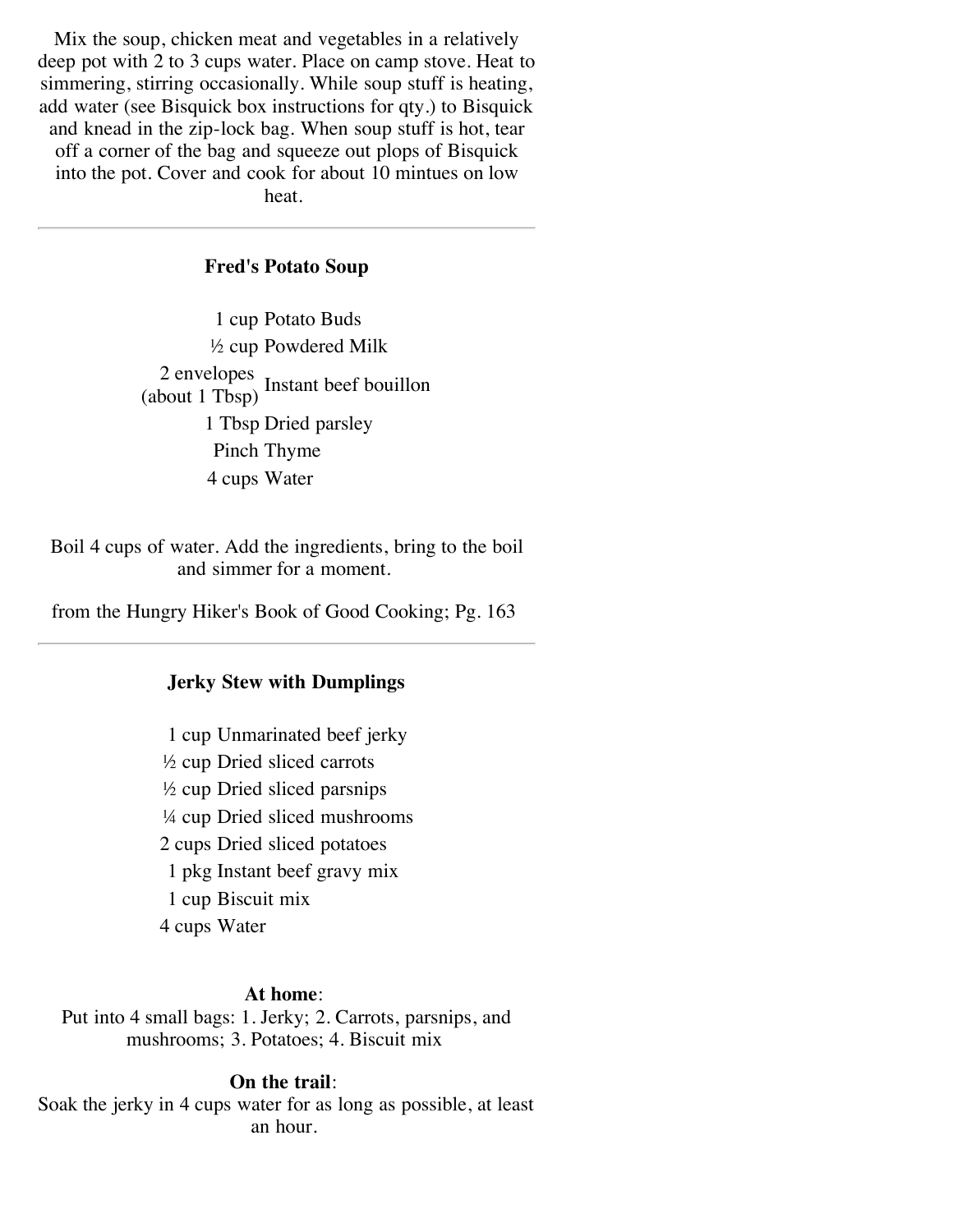Bring the jerky and water to a boil and cook for 1 hour. During the last half hour, add the carrots, parsnips, and mushrooms. Add the potatoes the last 15 minutes. Add water if necessary to keep the ingredients just covered.

Add the gravy mix and stir

To make the dumplings: Add ¼ cup water to the bisquick mix and make a stiff batter. Form small balls about the size of ping-pong balls, and float them on top of the stew. Cover so they steam and cook until done, about 20 minutes.

from the Hungry Hiker's Book of Good Cooking; Pg. 183

#### **Camp Frosting**

1 cup Powdered sugar 1 Tbsp Powdered milk 1 Tbsp Butter ¼ cup Unsweetened cocoa (optional)

Add 1 Tbsp cold water to the ingredients and stir. *Very slowly*, add 1 to 2 tsp more cold water, stirring, until you have frosting consistency. (It very easily becomes too wet.)

from the Hungry Hiker's Book of Good Cooking; Pg. 265

#### **Jello Gelatin**

2 cups Water 1 pkg Jello gelatin

Add 1 cup boiling water to package contents; stir until dissolved. Stir 1 cup cold water. Refrigerate until firm.

#### **Chocolate Brownies**

2/3 cup Oil 1 tsp Vanilla 1/3 cup Flour ¾ cup Sugar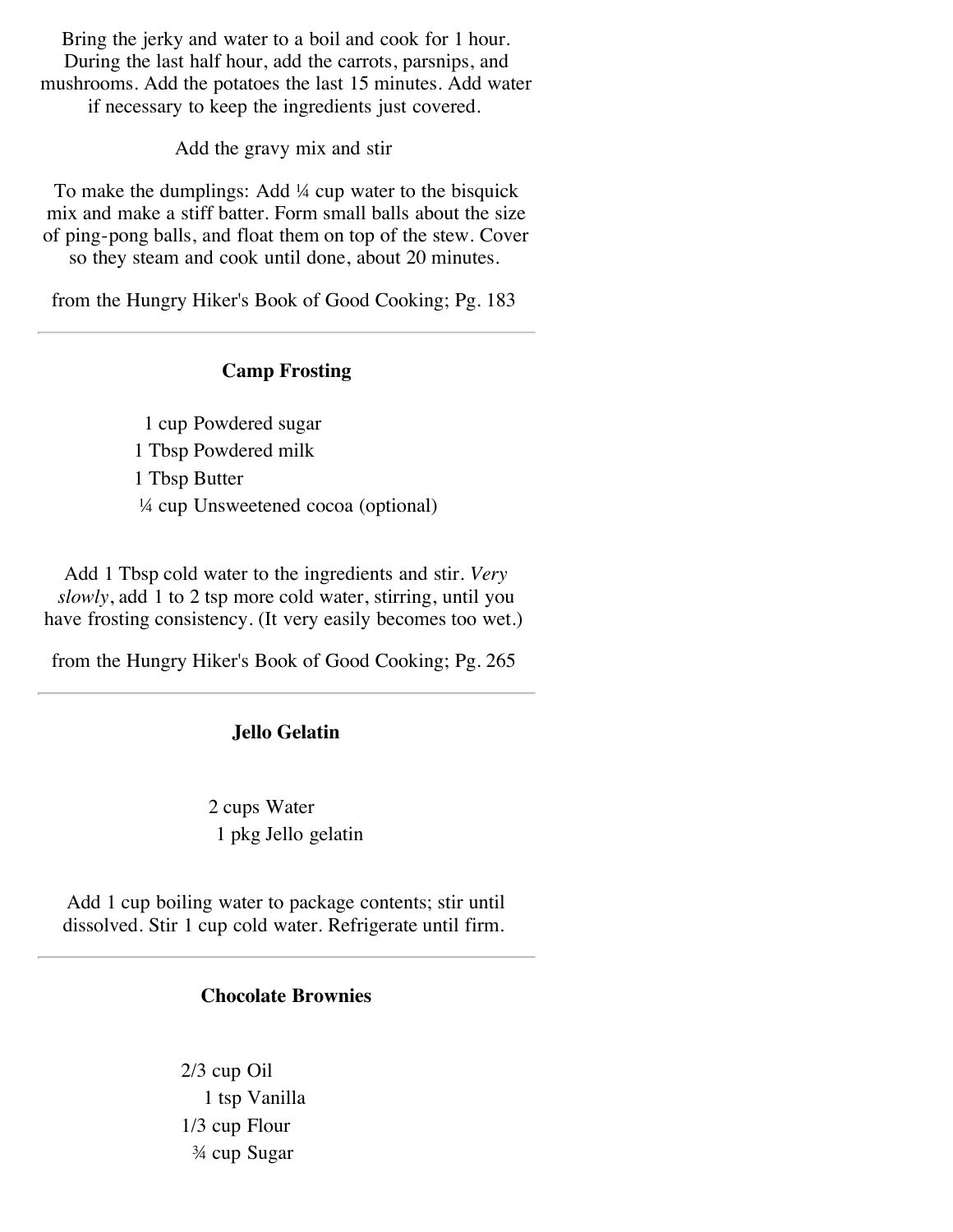4 Tbsp [Powdered Eggs](http://www.ziplink.net/~24601/recipes/dehydrtr.htm#EGGS) ½ cup Chopped Walnuts

Mix all except flour, then add flour. Stir in nuts with a few quick strokes. Bake 15 - 20 minutes. It'll be soft in the middle and drier around the edges when done. Cool before cutting.

from the Traveling Light Backcountry Baking guide; Pg. 9

#### **Chocolate Buttermilk Cake**

¾ cup Flour ½ cup Sugar ¼ cup Cocoa powder ½ tsp Baking soda ¼ tsp Salt 2 Tbsp Buttermilk powder ½ cup Water ¼ cup Oil 1 bar Chocolate

#### **At home**:

Combine all ingredients except water, oil and chocolate.

#### **On the trail**:

Add  $\frac{1}{2}$  cup water and the oil to the dry ingredients and mix well. (For the Traveling Light Outback Oven) Heat to "bake" range, then bake 20 minutes.

As soon as the cake is done, top with pieces of the chocolate bar for the frosting.

from Backpacker Magazine; September 1995; Pg. 37

#### **Cake - Chocolate, Lemon or Coffee**

#### **Basic Cake**:

1 ¼ cup Flour ½ tsp Salt 1 ½ tsp Baking powder 1/3 cup Oil ½ cup Water or Milk 2/3 cup Sugar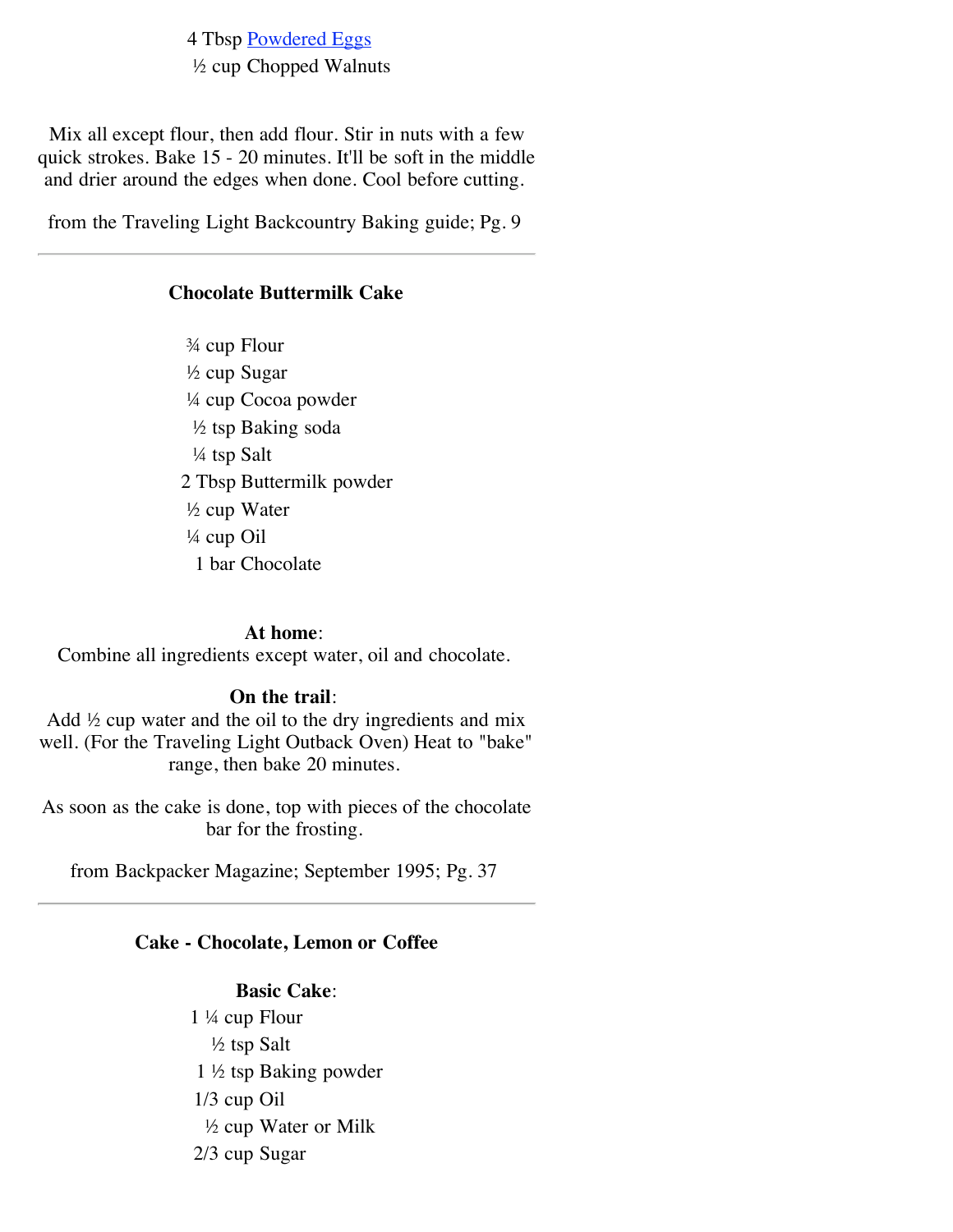2 Tbsp [Powdered Eggs](http://www.ziplink.net/~24601/recipes/dehydrtr.htm#EGGS) 1 tsp Vanilla

Combine the flour, salt and baking powder. In a separate bowl mix the oil, water (or milk), sugar, eggs and vanilla. Combine the two and pour into the pan. Bake for approximately 20 minutes.

#### **Variations**

#### **Chocolate Cake**:

Use 1 cup Flour and ¼ cup Cocoa powder

#### **Lemon Cake**:

Delete the vanilla. Add juice of 3 lemons, plus water to make up ½ cup liquid; add 2 Tbsp grated lemon rind. Lemon glaze - 2 tsp lemon juice mixed with ½ cup powdered sugar. Spread over hot cake.

#### **Coffee Cake**:

Top with the streusel mix from [Cinnamon Rolls.](http://www.ziplink.net/~24601/recipes/bprecipe.htm#CINNABUN) Topping sinks into the cake as it bakes.

from the Traveling Light Backcountry Baking guide; Pg. 9

## **Apple Dumpling Dessert**

1 cup Biscuit mix 1 cup Apples, dried ½ cup Sugar ¼ tsp Salt ½ tsp Cinnamon 2 Tbsp Butter or margarine 2 ¼ cups Water Milk, yogurt, or cream (optional)

#### **At home**:

Put into 3 small bags: 1. Biscuit mix; 2. Apples; 3. Sugar, salt, and cinnamon

#### **On the trail**:

Cover the apples with 2 cups water in a pot and let them soak 1 hour. Then bring them to a boil and simmer, covered, while making the dumpling.

To make the dumpling - Add  $\frac{1}{4}$  cup water to the biscuit mix